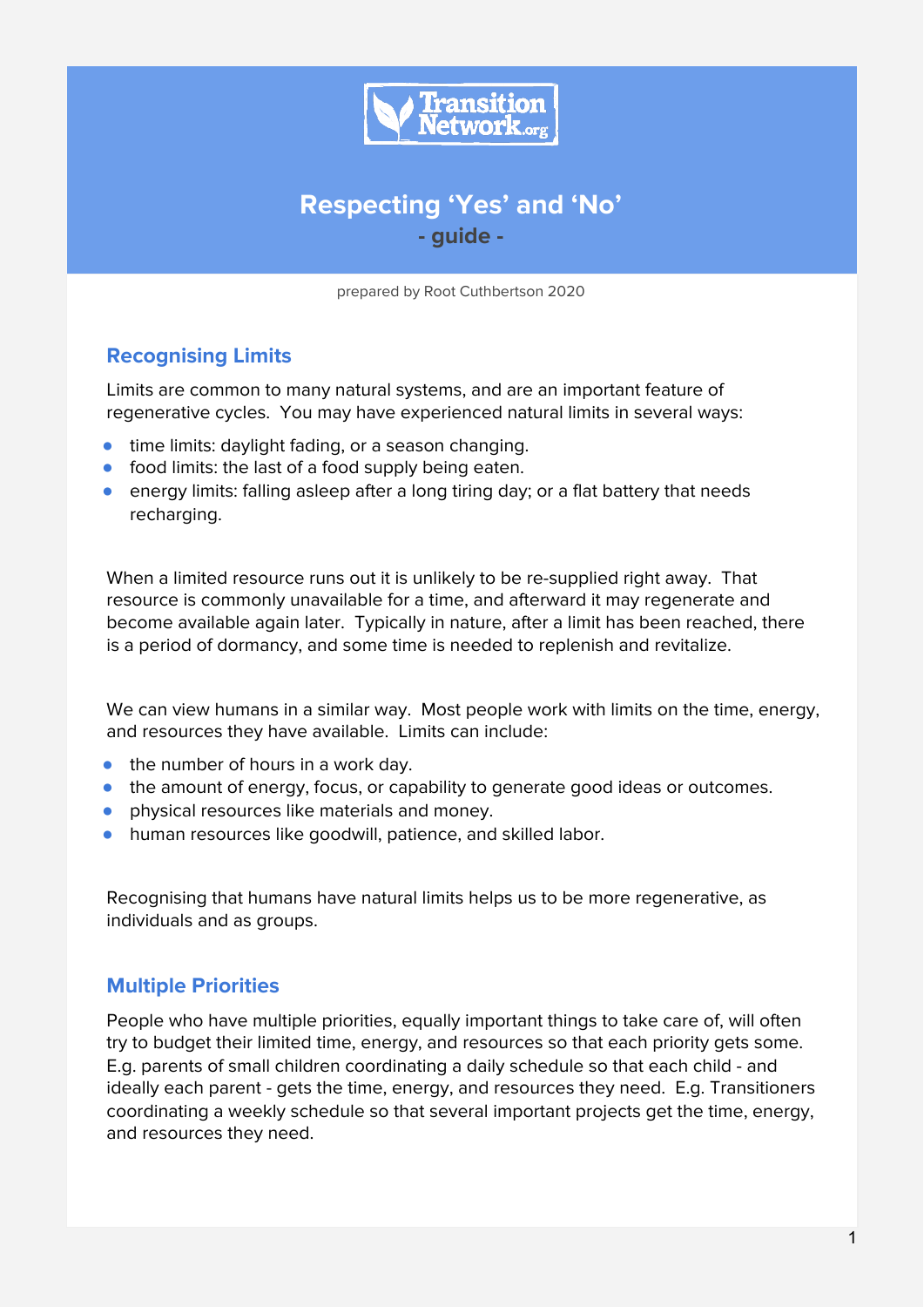Trying to give each priority the same amount of limited time, energy, or resources can lead to problems like 'spreading yourself too thin.' This is when some priorities get a small token amount of time, energy, or resources, but not what they actually need. This is a problem associated with 'multi-tasking,' where each task gets only a fraction of the time, energy, or resources that it needs. 'Multi-taskers' also run the risk of increasing stress, unsatisfactory results, and burnout.

# **Setting Boundaries**

An alternative approach to coordinating multiple priorities is setting boundaries. The idea is to give each priority the full amount of time, energy, or resources that it actually needs. Individuals can set a boundary around limited time, energy, and resources, and 'ring-fence' or 'ear-mark' them, so that they are fully available for that priority. Setting boundaries is a visible expression of the value placed on a priority. When a priority is highly valued, an individual is willing to set aside limited time, energy, and resources for that priority.

This is like saying 'yes' to some things, and 'no' to other things. Saying 'yes' to one thing – such as self-care, or another work priority – can mean saying 'no' to another thing – as small as responding to a text, or as large as contributing to a new project.

When setting boundaries individually, helpful questions include: How much time, willingness, energy, focus, or capability do I actually have to invest in this thing? and how much do I want to reserve for other things?

When communicating with others about setting boundaries try using simple and firm language with a graceful or neutral tone. This may feel uncomfortable at first, and usually gets easier with practice. Try asking for support from a friend, family member, or colleague whose attention may help you to release any strong emotions. This can be beneficial before having a conversation about respecting boundaries with someone who may have ignored them.

# **Ignoring Boundaries**

Someone might ignore a limit or a boundary for many reasons. Typically, these are based on a personal history where respecting limits or boundaries was not encouraged, resulting in beliefs like:

- people in general do not deserve or need boundaries, so neither does any specific individual.
- there will be bad consequences for respecting a limit or a boundary.
- ignoring a boundary or pushing past a limit is somehow valuable or praiseworthy.
- relationships based on respecting boundaries are somehow wrong or unimportant.
- respecting a limit or a boundary involves transactions that are too expensive.
- another priority is so urgent that respecting a boundary would feel shameful or wrong.
- any form of self-care, nourishment, reflection, or integration is either wrong or best kept to a minimum.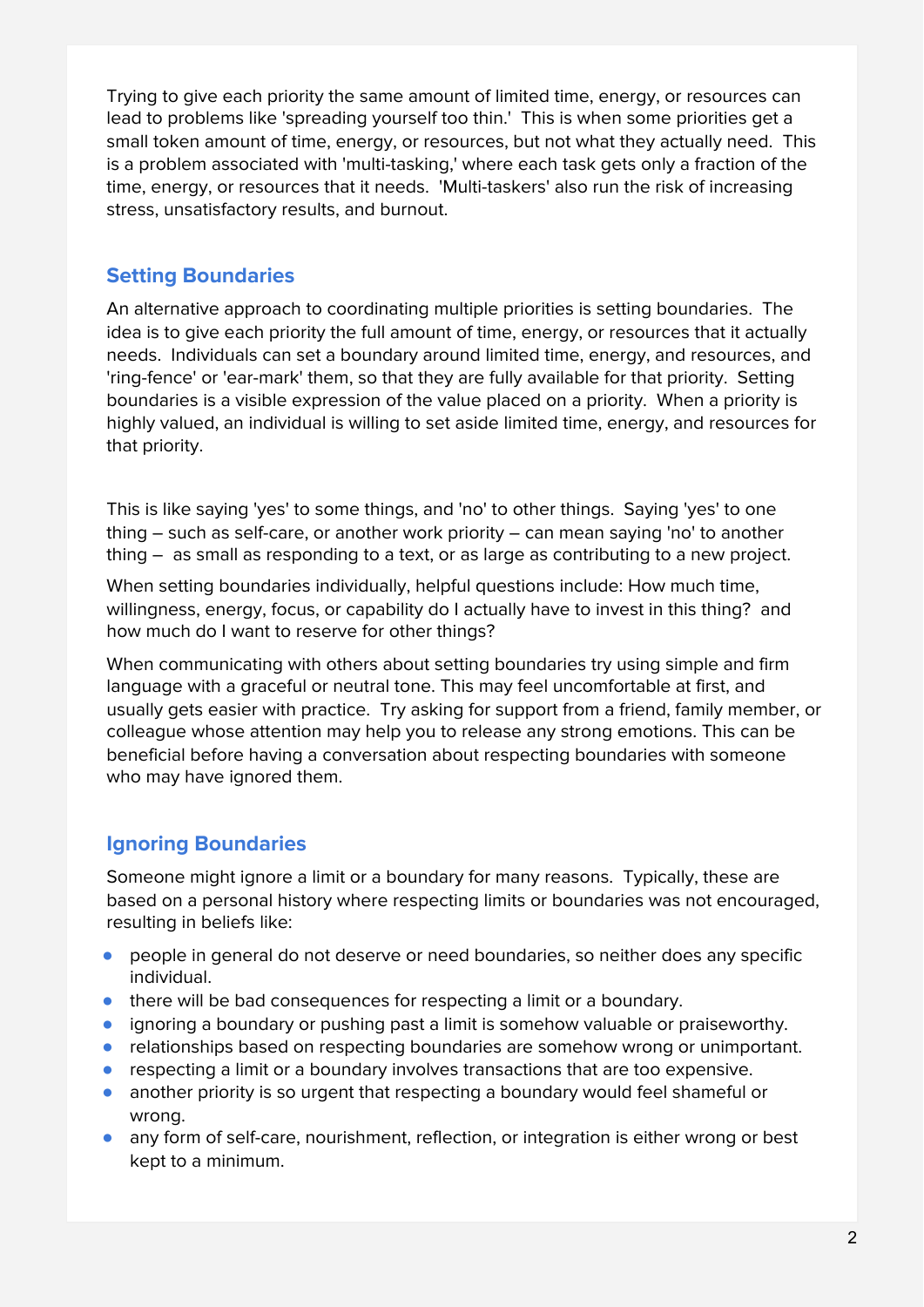### **Respecting Boundaries: 'yes' and 'no.'**

Respecting boundaries is a process of discerning when to say 'yes' or 'no.' This can happen on at least three levels.

#### **Individual level**

Individuals who set boundaries for themselves are often reserving time, energy, or resources to support healthy habits like self-care, nourishment, reflection, or integration. Individuals can respect their own boundaries by matching their intentions and their actions, resisting the temptation to change a 'no' to a 'yes.' This can increase self-esteem, a sense of integrity, and reinforce an individual's worldview.

#### **Interpersonal level**

Individuals can ask friends, family members, or colleagues for support with respecting their boundaries. E.g. If my friend is aware of a personal boundary of mine and how it may serve me, they will be more likely to respect my boundary if I say 'no' to them. They may also encourage me to respect my own boundaries when I am struggling with temptation. This can increase understanding, compassion, care for each other's well-being, and strengthen relationships.

#### **Group level**

Groups can help respect both individual boundaries and those that affect the entire group. Many groups make agreements about appropriate conduct, often making a list of 'dos' and 'don'ts.' Respecting these agreements is similar to respecting individual boundaries. Groups can agree to respect individual boundaries that encourage well-being and result in increased energy, focus, or capability that can be shared with the group.

Ideally, we are Transitioning toward a culture that encourages well-being and respects boundaries by trusting people to discern among multiple priorities. When someone says 'yes,' their time, energy, and resources will be fully available. And when someone says 'no,' they will receive support and understanding, since they are reserving time, energy, and resources for another equally important priority.

Because this kind of Inner Transition can involve disrupting behaviour habits or patterns, it can feel uncomfortable at first. Try allowing those who may be unused to setting or respecting boundaries some time to practice -- not getting it quite right and trying again. Patience, kindness, and compassion often help.

Ideally, setting and respecting boundaries will be a compassionate process, for individuals and for groups. Setting a boundary shows compassion by recognising it as valuable and important: well-being, effectiveness, empowerment, and the capacity to continue working long-term.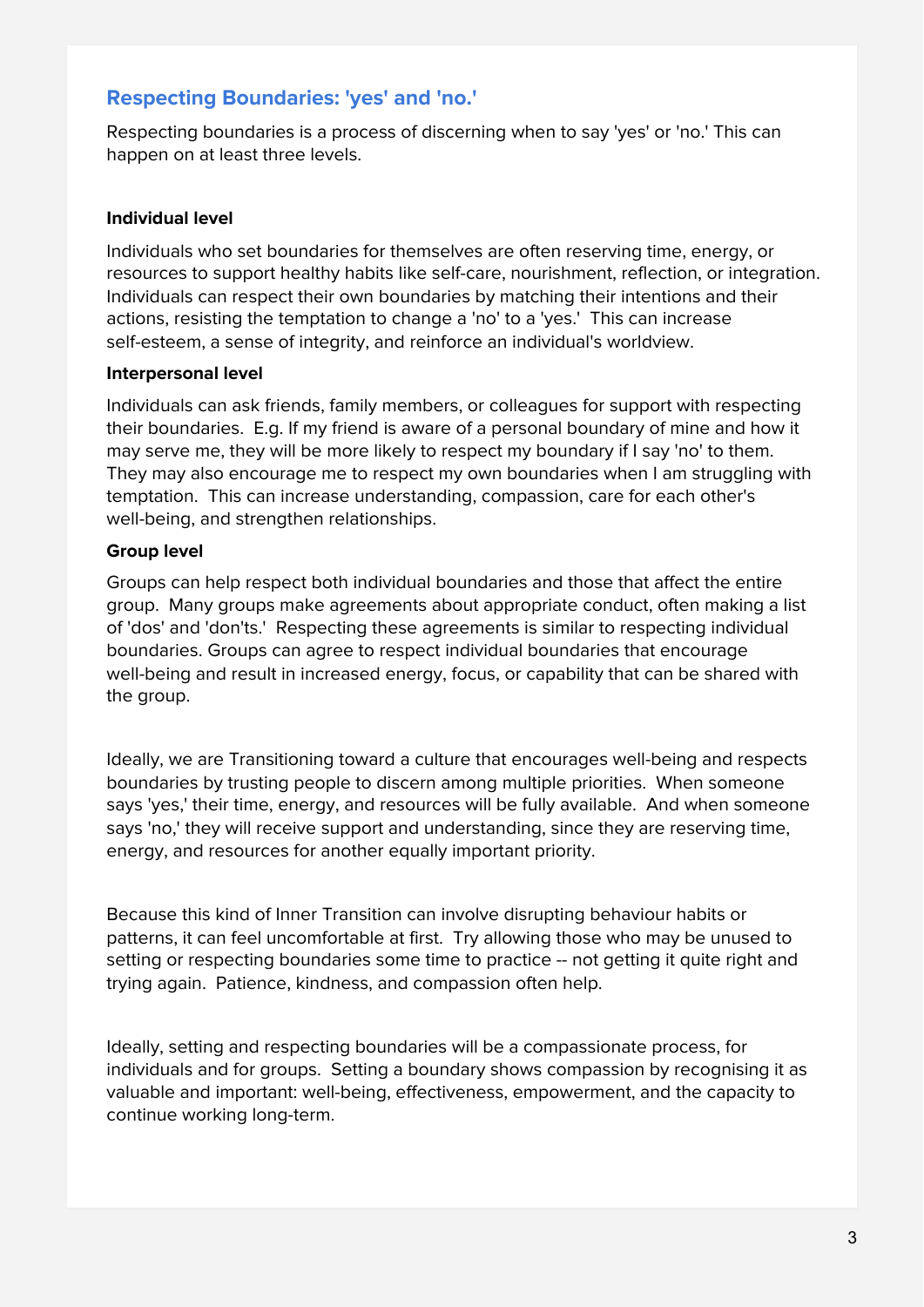### **Activity: Invitation**

With a partner, practice saying 'yes' and 'no.' Use a timer so you each get equal time, and swap roles so each partner can try both.

Listen as your partner invites you to join them for a real or imaginary activity or project. Say 'yes' to the invitation. With your partner's help, write down a list of all the things you will say 'no' to as a result.

Repeat with another invitation, and say 'no' this time. With your partner's help, write down a list of all the things you will say 'yes' to as a result.

Later, reflect on your lists. Would you make any changes?

### **Activity: To Do or Not To Do**

On a piece of paper (8.5x11 in, 21x28 cm, or A4) draw a line in the center to make two columns. In one column list all the things you will actually say 'yes' to and do TODAY. Do not include anything you will actually do tomorrow, or anything you 'mean to do' or 'should do.' In the other column list all the things that you will \*not\* say 'yes' to or do TODAY. Include things that other people will do, or anything you'd like to give your attention but actually won't. These can be marvelous, wonderful, or important things that are simply someone else's responsibility for TODAY.

### **Activity: Identifying Boundaries**

(adapted from "Building Better Boundaries" by Self Help Alliance 2010)

Complete the following sentences with at least 10 examples.

1. I have the right to ask for ...

(Examples: ...Time for self-care; More information before saying 'yes'; Support.)

2. To protect my time and energy, it is ok to ...

(Examples: ...Change my mind; Turn off my phone; Say 'No.')

3. People may not ...

(Examples: ...Humiliate me in front of others; Disrespect or mistreat me; Go through my things without permission.)